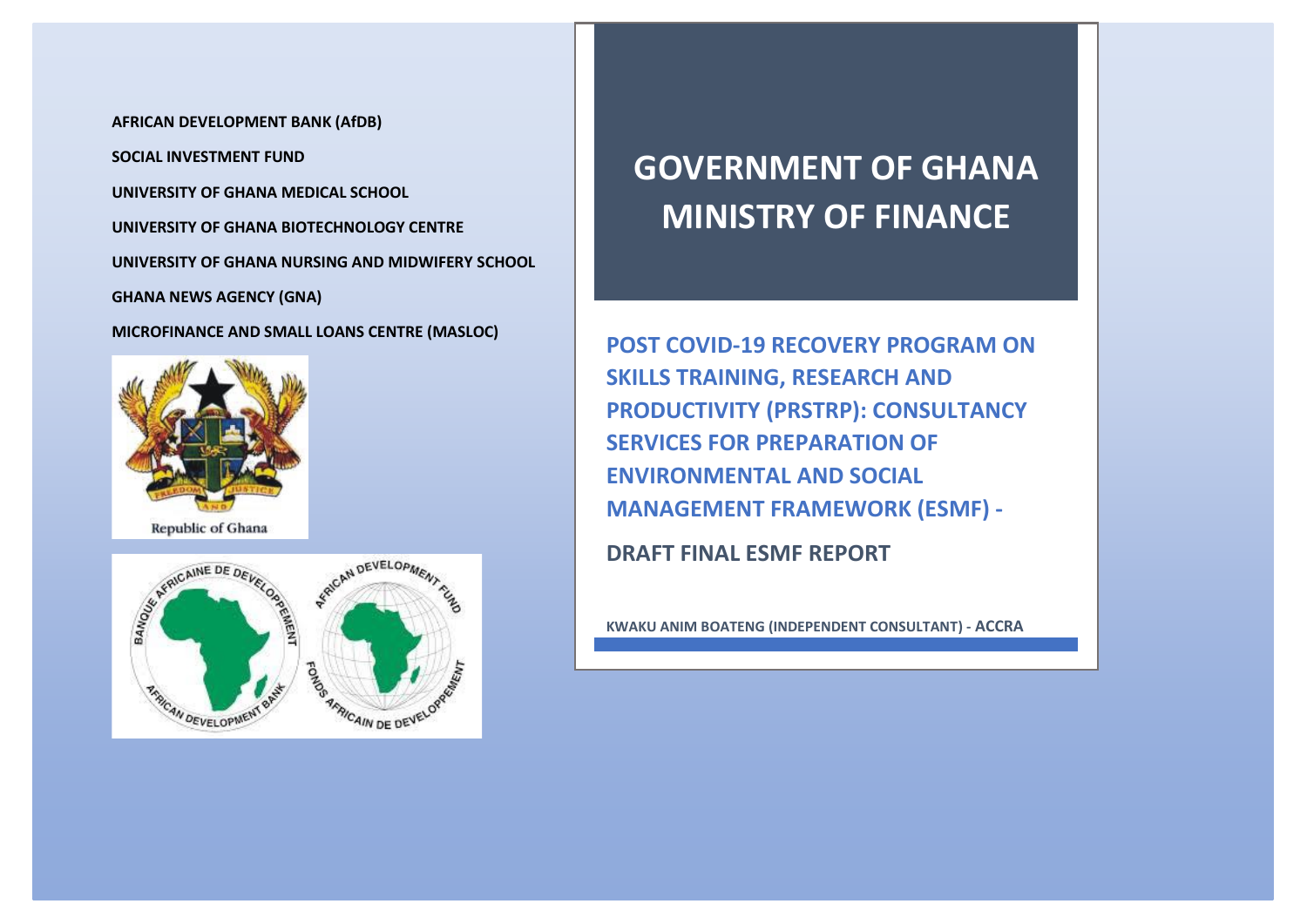# **List of Acronyms**

| AfDB          | African Development Bank                          |
|---------------|---------------------------------------------------|
| <b>ESIA</b>   | <b>Environmental and Social Impact Assessment</b> |
| <b>ESMF</b>   | Environmental and Social Management Framework     |
| <b>EMP</b>    | Environmental Management Plan                     |
| EMU           | <b>Environmental Monitoring Unit</b>              |
| EPA           | <b>Environmental Protection Agency</b>            |
| <b>ESA</b>    | <b>Environmental and Social Assessment</b>        |
| <b>ESIA</b>   | <b>Environmental and Social Impact Assessment</b> |
| FC            | <b>Forestry Commission</b>                        |
| FPMU          | Funds and Procurement Management Unit             |
| GoG           | Government of Ghana                               |
| <b>LRP</b>    | Livelihood Restoration Plan                       |
| <b>MASLOC</b> | Microfinance and Small Loans Centre               |
| <b>MES</b>    | Ministry of Environment and Science               |
| MoE           | Ministry of Education                             |
| <b>SEA</b>    | <b>Strategic Environmental Assessment</b>         |
| <b>SIF</b>    | Social Investment Fund                            |
| <b>WRC</b>    | <b>Water Resources Commission</b>                 |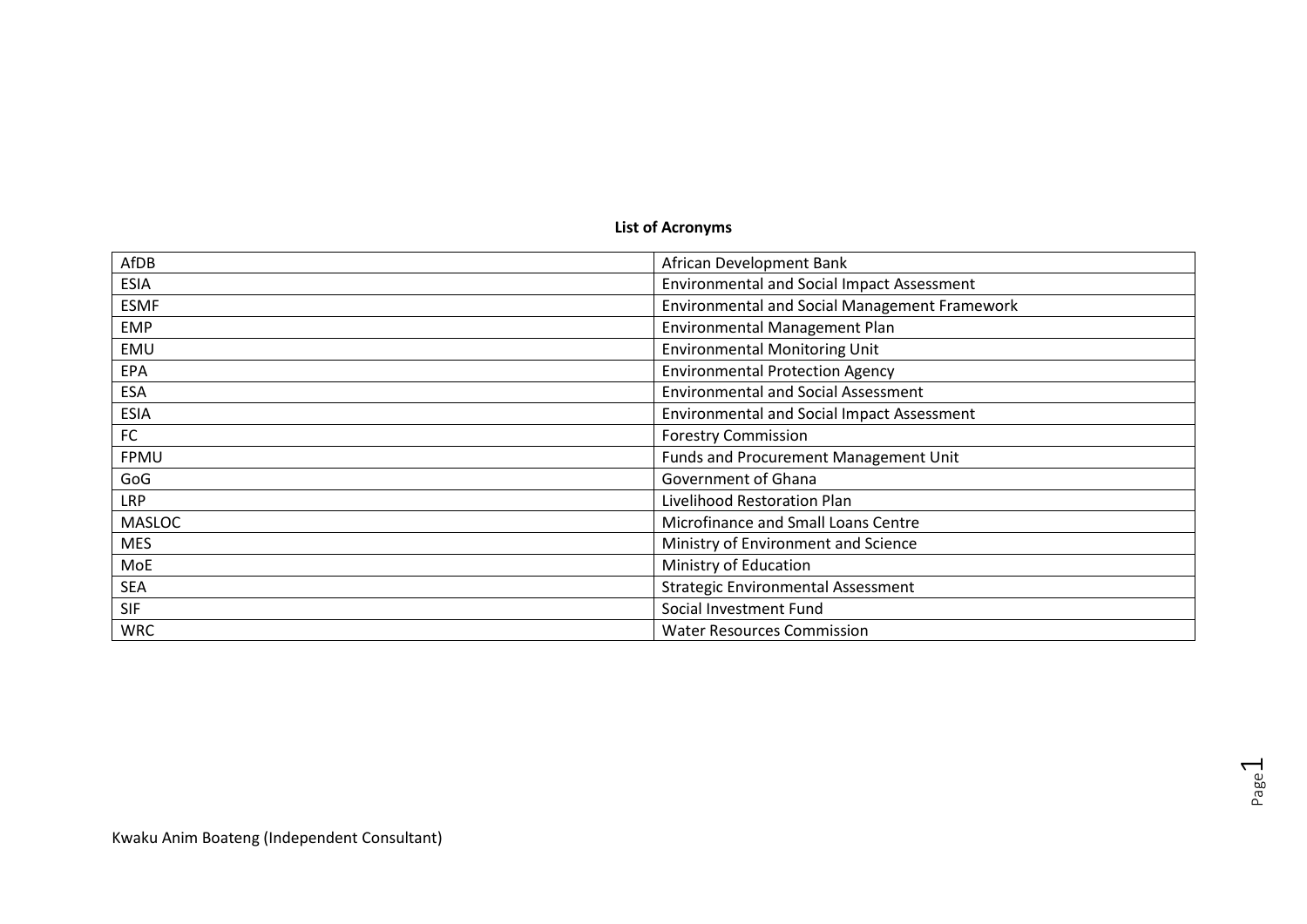#### **Executive Summary**

#### **Project Background**

The government of Ghana through the Ministry of Finance have sought funding from the African Development Bank for the proposed Post Covid-19 Recovery Program on Skills, Research, and Productivity Project. The Social Investment Fund is the Coordinating Unit of the Project.

#### **Study Objectives of ESMF**

Specifically, the objectives of the ESMF is to:

- Assess the potential LRP benefits and disbenefits commonly associated with the sub-projects.
- Establish clear procedures and methodologies for the LRP planning, review, approval and implementation of sub-projects;
- Develop LRP screening process; and specify the roles and responsibilities and the necessary reporting procedures for managing and monitoring subproject LRP concerns.

#### **Project Description**

The PRSTRP is classified as Category II according to the African Development Bank's environmental guidelines, the Bank's Climate Safeguards System and an Environmental and Social Management Plan (ESMP) that has been prepared. Therefore, all project implementation activities will follow AfDB OS guidelines.

#### **Project Components**

Component 2: Rebuilding youths` and women`s livelihoods through entrepreneurship and employment creation. This component will support the rebuilding of livelihood and sources of income among youths and women for them to recover from the socioeconomic and climate related shocks or impacts of the COVID-19 pandemic on individuals, households, and enterprises, especially SMEs. It is aimed at improving access to technical and climate-resilient skills training and sustainable green climate finance for youths, women, and SMEs.

#### **Institutional Capacity for ESMF implementation**

The Social Investment Fund (SIF) and the Allied Agencies would be the main institutions responsible for the Post-Covid-19 Restoration Program (PCRP). The SIF is the implementing agency under the MoF mandated to implement this project. These institutions will be directly involved with the review of the ESMF. The SIF and the allied agencies will coordinate work among the relevant institutions and liaise with management on approval of agreed activities for speedy implementation. A technical team comprising these two institutions will guide the implementation of the project. The successful implementation of the ESMF will depend on the commitment, capacity of personnel and the appropriate and functional arrangements within these institutions.

Kwaku Anim Boateng (Independent Consultant)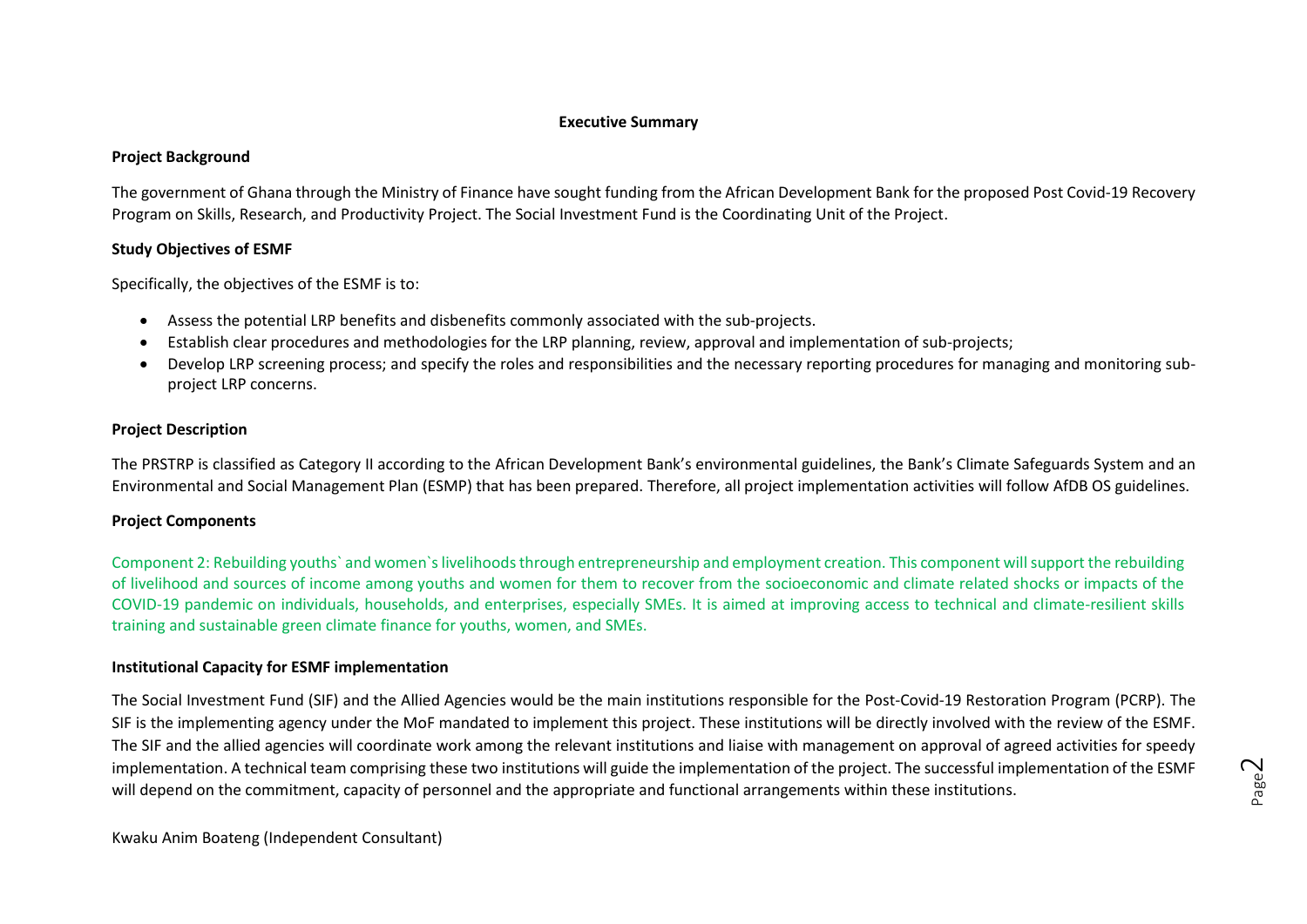**Budgetary Provisions**: The budget and financial support for the cost outlays for Livelihood Restoration Plan (LRP) capacity building of project implementation units is about **USD 300,000.00**;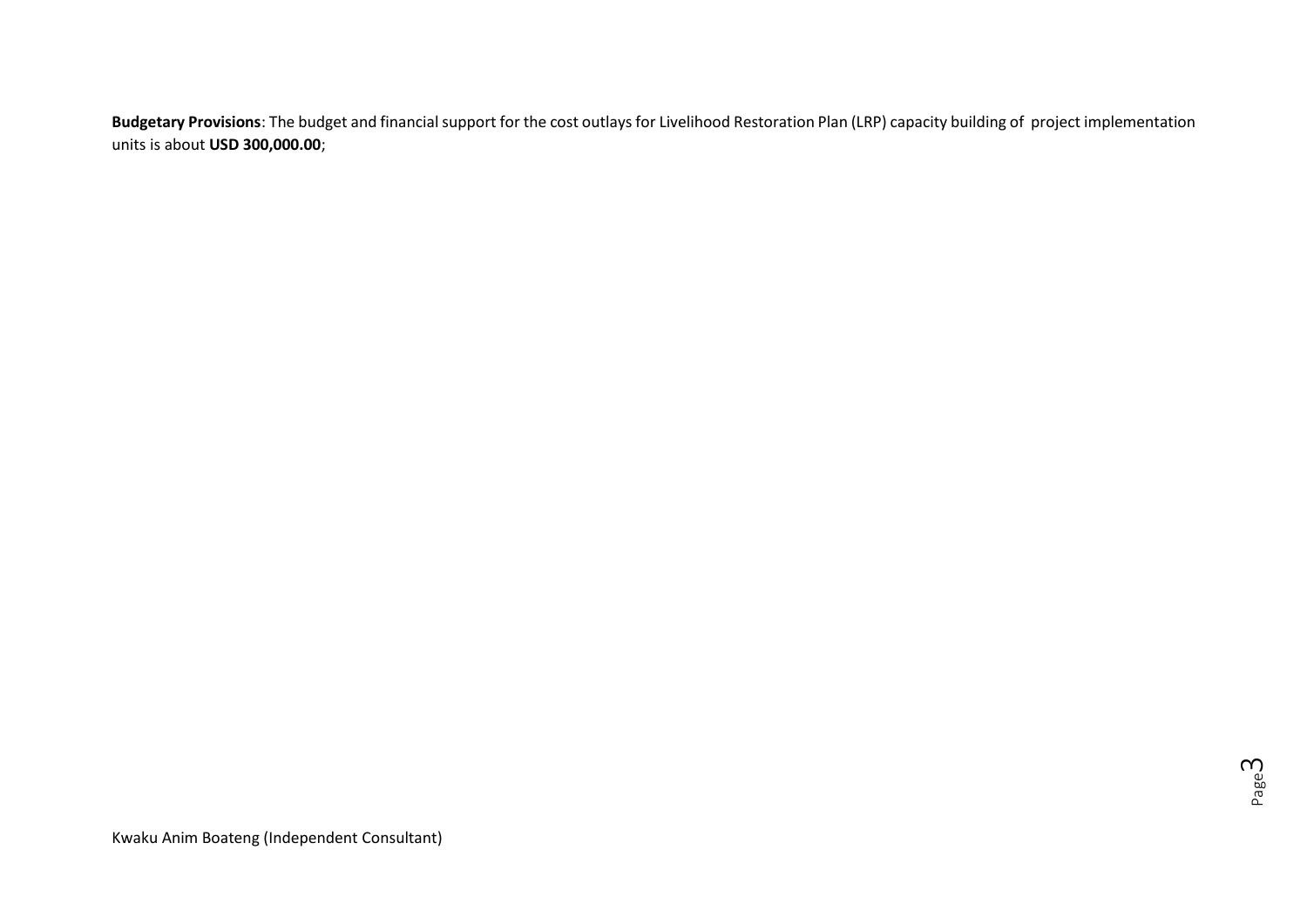# **Table of Content**

| <b>Section</b> | <b>Description</b>                             |          |          |          |          |          |          |          |          | Page      |
|----------------|------------------------------------------------|----------|----------|----------|----------|----------|----------|----------|----------|-----------|
|                | List of Acronyms                               | $\cdots$ | $\cdots$ | $\cdots$ | $\cdots$ | $\cdots$ | $\cdots$ | $\cdots$ | $\cdots$ | $\dots$ 1 |
|                | <b>Executive Summary</b>                       | $\cdots$ | $\cdots$ | $\cdots$ | $\cdots$ | $\cdots$ | $\cdots$ | $\cdots$ | $\cdots$ | $\dots$ 2 |
|                | Table of Content                               | $\cdots$ | $\cdots$ | $\cdots$ | $\cdots$ | $\cdots$ | $\cdots$ | $\cdots$ | $\cdots$ | 4         |
|                | List of Tables<br>$\cdots$                     | $\cdots$ | $\cdots$ | $\cdots$ | $\cdots$ | $\cdots$ | $\cdots$ | $\cdots$ | $\cdots$ | $\dots$ 5 |
| $\mathbf{1}$   | Introduction<br>$\cdots$                       | $\cdots$ | $\cdots$ | $\cdots$ | $\cdots$ | $\cdots$ | $\cdots$ | $\cdots$ | $\cdots$ | 6         |
| 1.1            | Project Background                             | $\cdots$ | $\cdots$ | $\cdots$ | $\cdots$ | $\cdots$ | $\cdots$ | $\cdots$ | $\cdots$ | 6         |
| 1.2            | Purpose and Objective of the ESMF Study        |          |          |          | $\cdots$ | $\cdots$ | $\cdots$ | $\cdots$ | $\cdots$ | 6         |
| 1.3            | Description of the Proposed Project            |          |          | $\cdots$ | $\cdots$ | $\cdots$ | $\cdots$ | $\cdots$ | $\cdots$ | $\dots$ 7 |
| 1.3.1          | <b>Project Components</b>                      | $\cdots$ | $\cdots$ | $\cdots$ | $\cdots$ | $\cdots$ | $\cdots$ | $\cdots$ | $\cdots$ | $\dots$ 7 |
| $\overline{2}$ | Livelihood Restoration Plan                    |          | $\cdots$ | $\cdots$ | $\cdots$ | $\cdots$ | $\cdots$ | $\cdots$ | $\cdots$ | 12        |
| 3              | Institutional Capacity for ESMF Implementation |          |          |          |          | $\cdots$ | $\cdots$ | $\cdots$ | $\cdots$ | 14        |
| 3.1            | Institutional Arrangements                     |          | $\cdots$ | $\cdots$ | $\cdots$ | $\cdots$ | $\cdots$ | $\cdots$ | $\cdots$ | 14        |
| 3.2            | <b>Project Steering Committee</b>              |          | $\cdots$ | $\cdots$ | $\cdots$ | $\cdots$ | $\cdots$ | $\cdots$ | $\cdots$ | 14        |
| 3.3            | Project Implementation Team                    |          | $\cdots$ | $\cdots$ | $\cdots$ | $\cdots$ | $\cdots$ | $\cdots$ | $\cdots$ | 14        |
| 3.4            | Institutional Strengthening                    |          | $\cdots$ | $\cdots$ | $\cdots$ | $\cdots$ | $\cdots$ | $\cdots$ | $\cdots$ | 15        |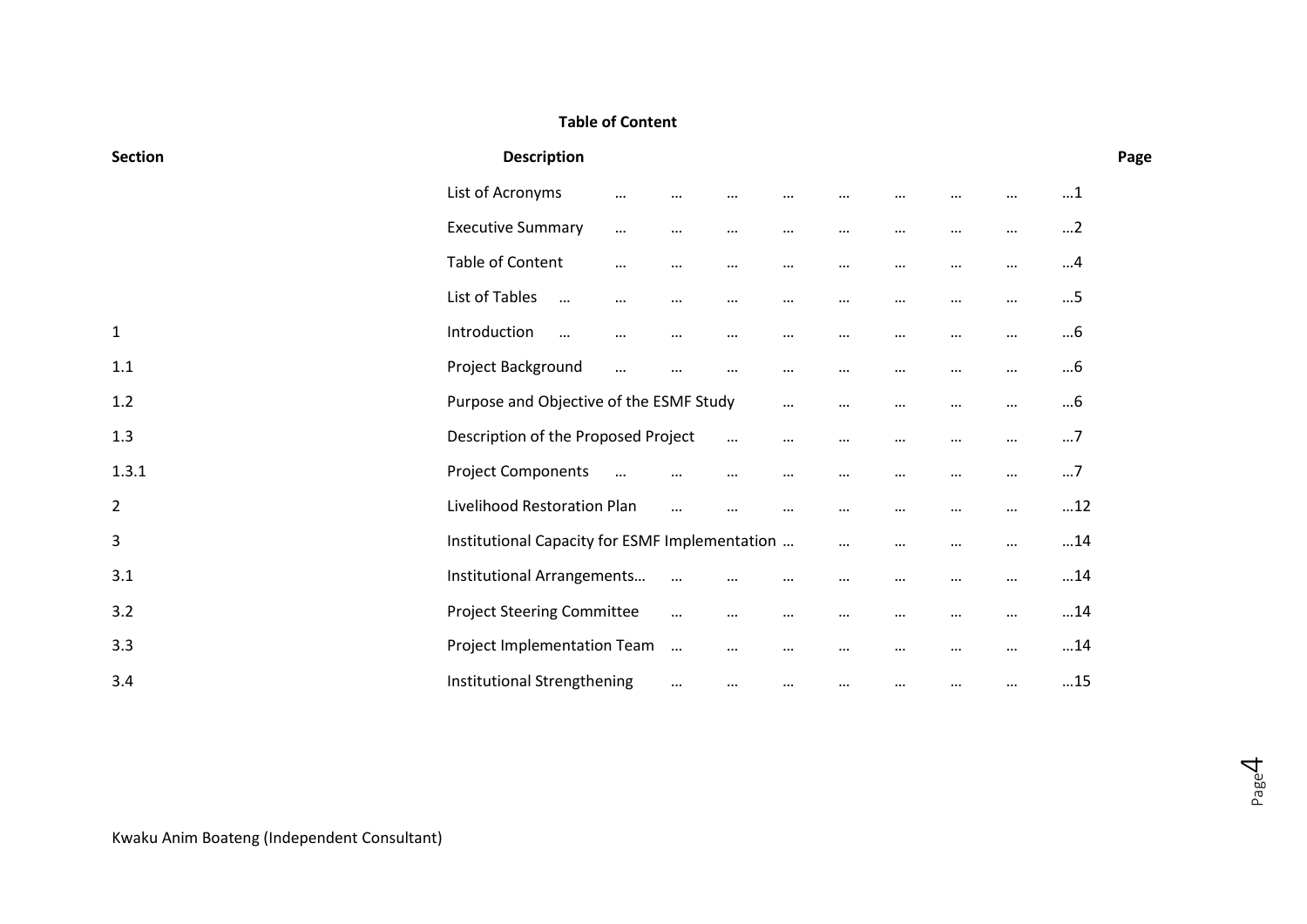# **List of Tables**

| Profile of Project Components       | $\cdots$ | $\cdots$ | $\cdots$ | $\cdots$ | $\cdots$ | $\cdots$ | $\cdots$ |
|-------------------------------------|----------|----------|----------|----------|----------|----------|----------|
| Detailed AfDB Output Statements     | $\cdots$ | $\cdots$ | $\cdots$ | $\cdots$ | $\cdots$ | $\cdots$ | .        |
| Profile of LRP Budgetary provisions | $\cdots$ | $\cdots$ | $\cdots$ | $\cdots$ | $\cdots$ | $\cdots$ | 15       |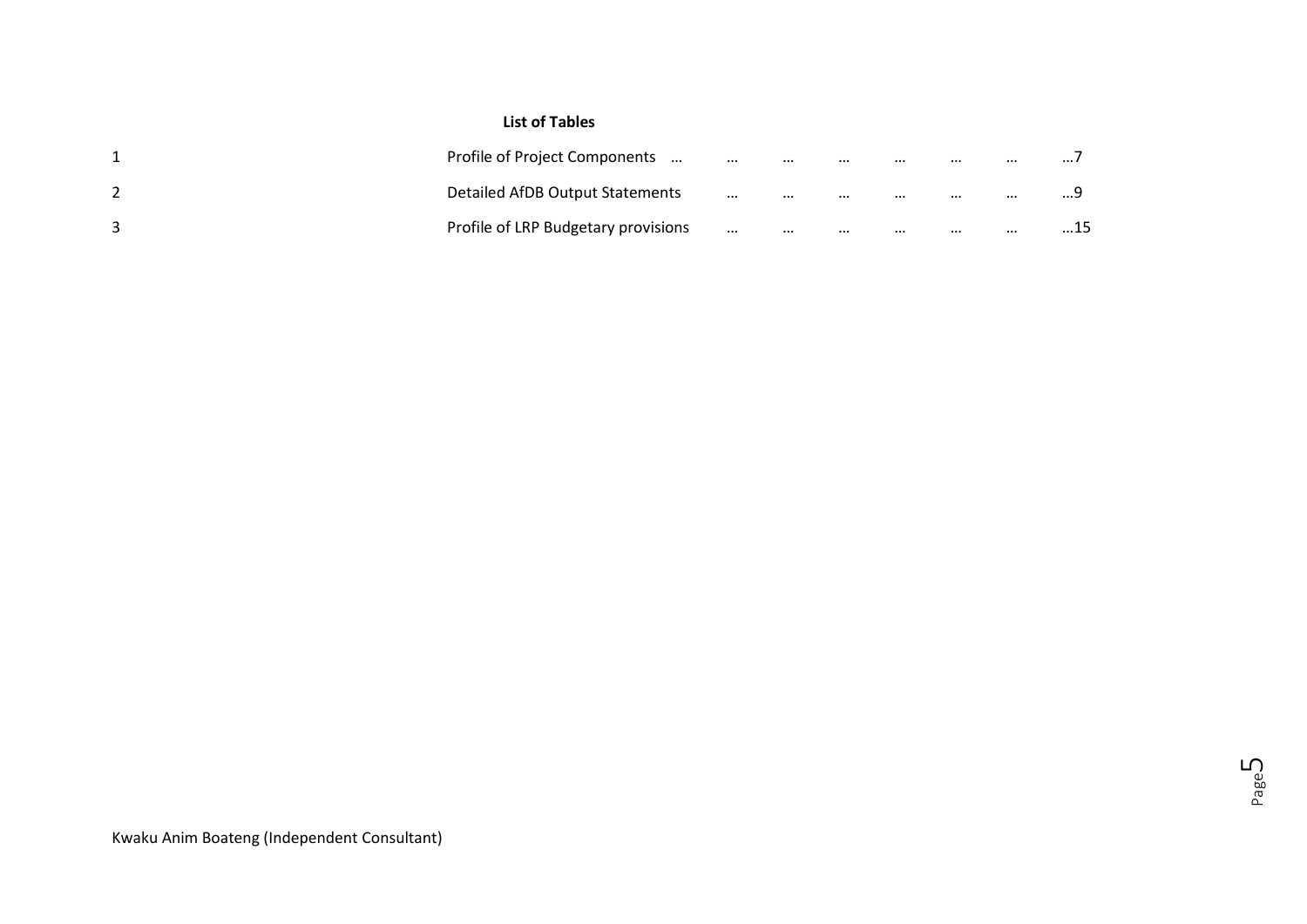#### **1.0 Introduction**

The government of Ghana through the Ministry of Finance have sought funding from the African Development Bank for the proposed Post Covid-19 Recovery Program on Skills, Research, and Productivity Project. The Social Investment Fund is the Coordinating Unit of the Project.

#### **1.1 Project Background**

Contribution to Ghana's post-COVID-19 recovery in the health sector through climate-resilient infrastructure improvements and skills development in higher education institutions and the restoration of livelihoods and income and employment opportunities through entrepreneurship and jobs among youth and women is one of the initiatives under the Post Covid-19 Recovery Program on Skills Training, Research and Productivity (PRSTRP). Therefore, the Government of Ghana, through the Ministry of Finance acting through the Social Investment Fund (SIF) and allied agencies (University of Ghana Medical School, University of Ghana Biotechnology Centre, University of Ghana Nursing and Midwifery School, Ghana News Agency (GNA), Microfinance and Small Loans Centre (MASLOC)) has received financial support from the African Development Bank (AfDB) towards the cost of providing new construction and rehabilitation at **three** institutions. These include construction and rehabilitation of infrastructure/facilities for teaching and learning such as ICT laboratories, Science and Technologies production units, pharmaceutical production research and diagnostic laboratories, offices, lecture rooms, libraries and others will be rehabilitated and climate-proofed. In addition, Climate-proofed rehabilitation of 4 GNA structures in Accra, Northern Belt (Tamale), the Middle Belt (Kumasi), and the Coastal Belt (Takoradi).

#### **1.2 Purpose and Objectives of the ESMF**

The general framework for the assessment and management of environmental and social (E&S) risks and impacts of developments/projects in Ghana is provided in the Environmental Assessment (EA) Regulations - Legislative Instrument (LI 1652). For AfDB projects, E&S safeguards procedures and policies must be followed for projects funded by them. As part of the funding arrangements for the project, the Government of Ghana through SIF (as Project Implementation Agency (PIA)) has prepared this Environmental and Social Management Framework (ESMF), by use of Independent Consultant, in compliance with the AfDB's Environmental and Social Framework (ESF) and Integrated Safeguard Systems (ISS) which were reviewed, evaluated and adopted, must be cleared by the Bank and publicly disclosed.

SIF is committed to meeting the AfDB's Environmental and Social Framework (ESF) which requires that for projects with subprojects (such as Component 1.1 - Strengthening the health system-climate resilient infrastructure rehabilitation and procurement of equipment), that the risks and impacts cannot be determined until the details of sub-project have been identified, an Environmental and Social Management Framework (ESMF) must be prepared. It is envisaged that the project will have a number of sub-project activities especially in the areas that could potentially include some minor construction, renovation and refurbishment works. Since the GNA infrastructure facilities will be funded under this program, with some of the sub-project activities undetermined at this point, an ESMF is required. This ESMF provides a general impact identification framework to assist project implementers to screen sub-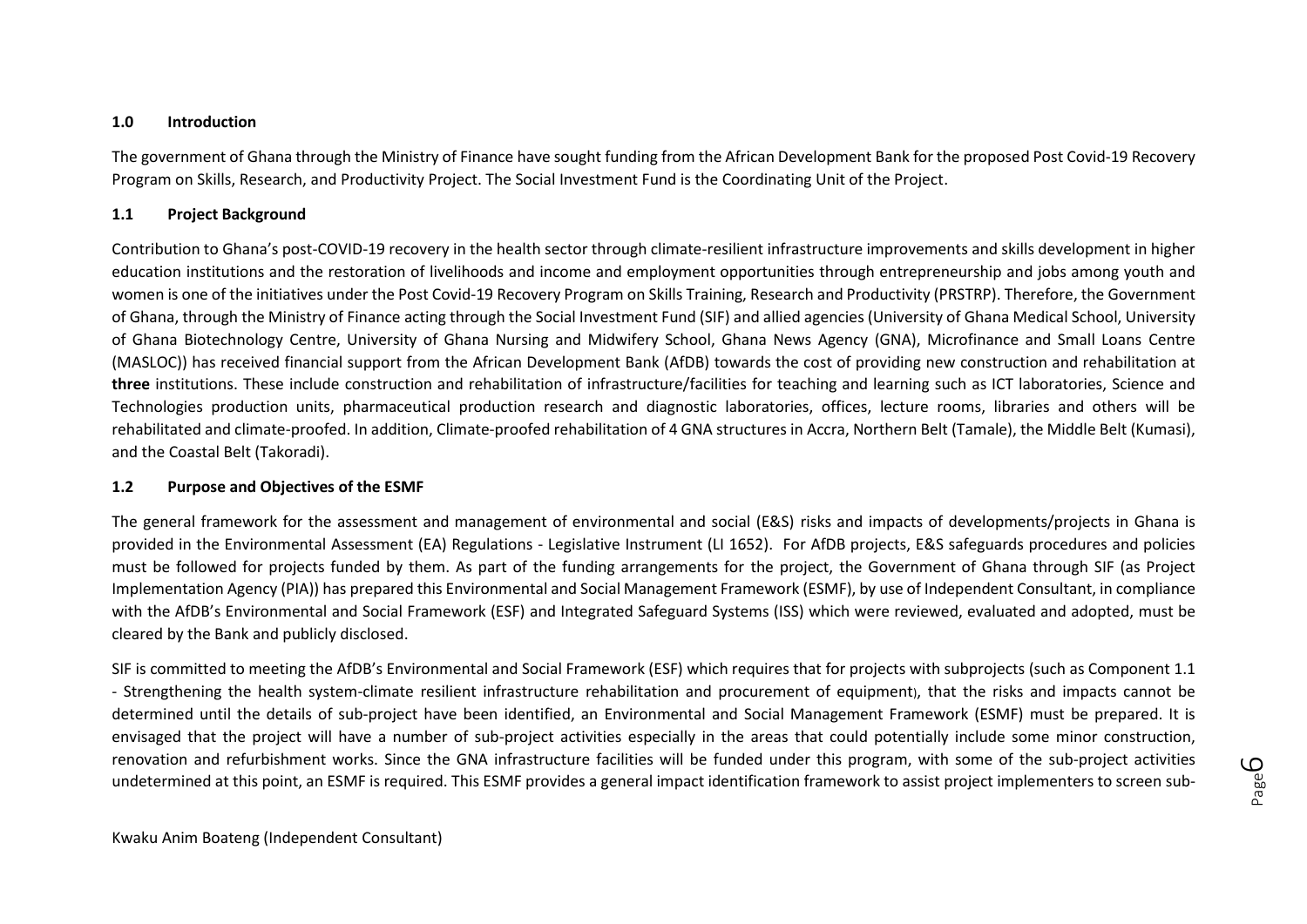projects and institute measures to address potential adverse E&S impacts. It sets out the principles and processes within which the sub-projects would be implemented and agreeable to all parties. Specifically, the objectives of the ESMF is to:

- Assess the potential LRP benefits and disbenefits commonly associated with the sub-projects and the way to avoid, minimize or mitigate them;
- Establish clear procedures and methodologies for the LRP planning, review, approval and implementation of sub-projects;
- Develop an LRP assessment screening process; and specify the roles and responsibilities and the necessary reporting procedures for managing and monitoring sub-project LRP implementation concerns.

The project will identify the potential risks of Project Component 2 ( Rebuilding youths` and women`s livelihoods through entrepreneurship and employment creation) that may be required of which Livelihood Restoration Plan (LRP) will be developed.

### **1.3 Description of the Proposed Project**

The PRSTRP is classified as Category II according to the African Development Bank's environmental guidelines, the Bank's Climate Safeguards System and an Environmental and Social Management Plan (ESMP) that has been prepared. Therefore, all project implementation activities will follow AfDB OS guidelines.

#### **1.3.1 Project Components**

The activities implemented under the project include new construction and rehabilitation at **three** institutions. These include construction and rehabilitation of infrastructure/facilities for teaching and learning such as ICT laboratories, Science and Technologies production units, pharmaceutical production research and diagnostic laboratories, offices, lecture rooms, libraries and others will be rehabilitated and climate-proofed. In addition, Climate-proofed rehabilitation of 4 GNA structures in Accra, Northern Belt (Tamale), the Middle Belt (Kumasi), and the Coastal Belt (Takoradi). The project components under contract are shown in Table 1.0.

#### **Table 1.0 Profile of Summarized Project Components**

Page  $\overline{\phantom{1}}$ 

| <b>Serial Number</b> | <b>Components</b>                 | <b>Description of Components</b>  | <b>Comments</b>              |
|----------------------|-----------------------------------|-----------------------------------|------------------------------|
|                      | 1 - Strengthening the health      | This component will support the   | Total component cost,        |
|                      | system-climate resilient          | recovery of Ghana's health        | implementing entity          |
|                      | infrastructure rehabilitation and | system from the impacts of the    | responsibilities have been   |
|                      | procurement of equipment.         | COVID-19 pandemic by improving    | provided in the AfDB project |
|                      |                                   | of the capacity of the University | output statement document.   |
|                      |                                   | of Ghana to train additional      |                              |
|                      |                                   | health workers to respond to      |                              |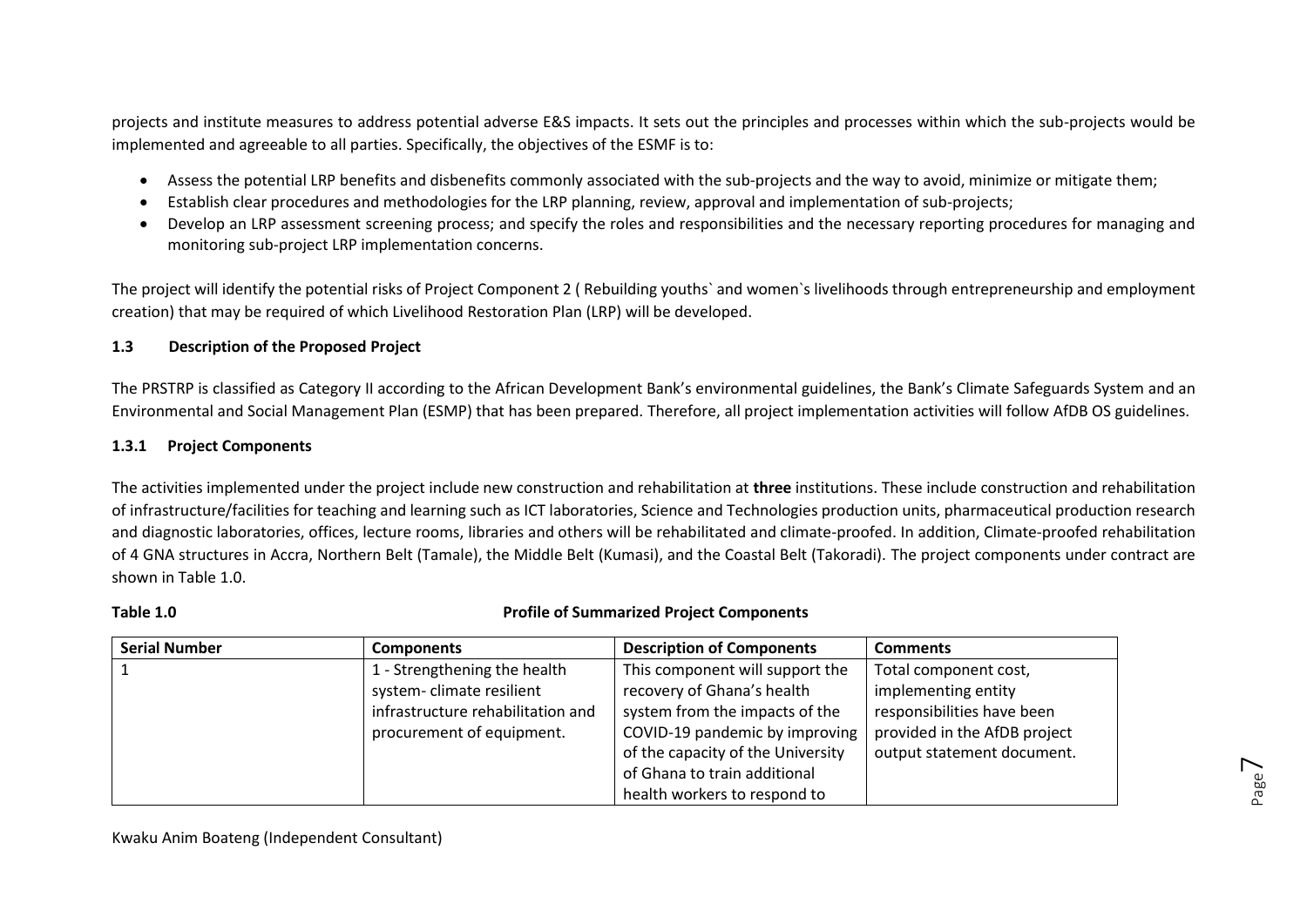|                |                                                                                                                              | COVID-19 and future<br>environmentally induced<br>pandemics enhance capacity for<br>testing, diagnosis, and treatment<br>in the system. At the University<br>of Ghana, infrastructure including<br>teaching and learning facilities<br>such as ICT laboratories, Science<br>and Technologies production<br>units, pharmaceutical production<br>research and diagnostic<br>laboratories, offices, lecture                                                                   |                                                                                                                                          |
|----------------|------------------------------------------------------------------------------------------------------------------------------|----------------------------------------------------------------------------------------------------------------------------------------------------------------------------------------------------------------------------------------------------------------------------------------------------------------------------------------------------------------------------------------------------------------------------------------------------------------------------|------------------------------------------------------------------------------------------------------------------------------------------|
|                |                                                                                                                              | rooms, libraries and others will<br>be rehabilitated.                                                                                                                                                                                                                                                                                                                                                                                                                      |                                                                                                                                          |
| $\overline{2}$ | 1.1 - Strengthening the health<br>system-climate resilient<br>infrastructure rehabilitation and<br>procurement of equipment. | Climate-proofed rehabilitation of<br>4 GNA structures in Accra,<br>Northern Belt (Tamale), the<br>Middle Belt (Kumasi), and the<br>Coastal Belt (Takoradi).                                                                                                                                                                                                                                                                                                                | Total component cost,<br>implementing entity<br>responsibilities have been<br>provided in the AfDB project<br>output statement document. |
| 3              | 2 - Rebuilding youths' and<br>women's livelihoods through<br>entrepreneurship and<br>employment creation.                    | This component will support the<br>rebuilding of livelihood and<br>sources of income among youths<br>and women for them to recover<br>from the socioeconomic and<br>climate related shocks or impacts<br>of the COVID-19 pandemic on<br>individuals, households, and<br>enterprises, especially SMEs. It is<br>aimed at improving access to<br>technical and climate-resilient<br>skills training and sustainable<br>green climate finance for youths,<br>women, and SMEs. | Total component cost,<br>implementing entity<br>responsibilities have been<br>provided in the AfDB project<br>output statement document. |

 $\infty$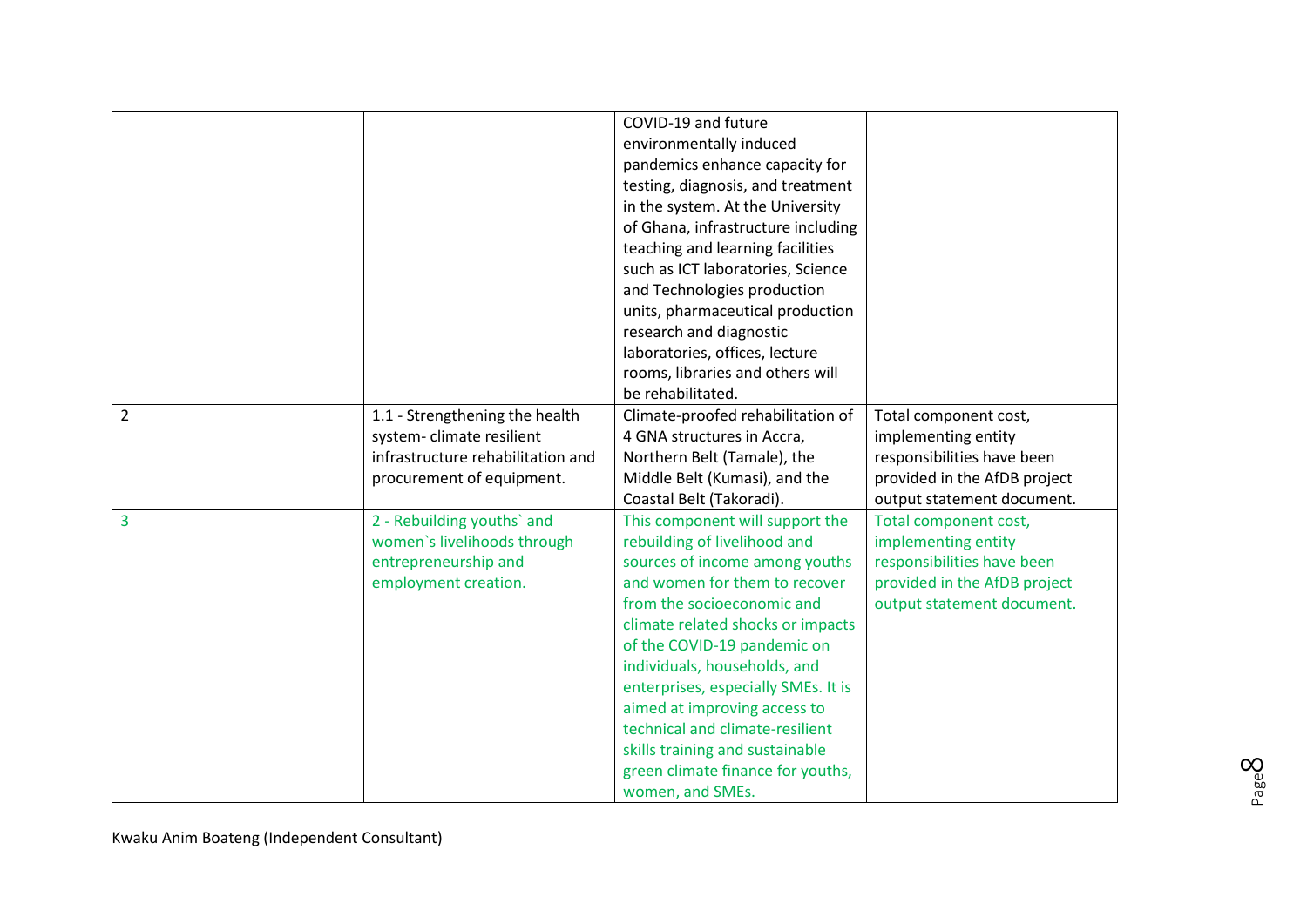| -4 | 3 - Project Management | This component aims to provide  | Total component cost,        |
|----|------------------------|---------------------------------|------------------------------|
|    |                        | technical and administrative    | implementing entity          |
|    |                        | support for the implementation  | responsibilities have been   |
|    |                        | of project activities under the | provided in the AfDB project |
|    |                        | two components above.           | output statement document.   |
|    |                        |                                 |                              |

### **Source: SIF Project Document**

## **Table 2.0. Detailed AfDB Output Statements on Project Components**

**DUTPUT STATEMENT 3:** Increased access to modern and adequate teaching and research equipment at the School of Biomedical Sciences, the Biotechnology Centre, and the School of Nursing and Midwifery of the University of Ghana

| <b>RESULTS CHAIN AND INDICATOR DESCRIPTION</b>                                                                                                                                                                                                                                                                                    | <b>RMF</b><br><b>INDICATOR</b> | <b>UNIT OF</b><br><b>MEASUREMENT</b> | <b>BASELINE</b><br>(as at 2020) | <b>TARGET AT</b><br><b>COMPLETION</b><br>(2026) | <b>MEANS OF VERIFICATION</b>                                        | <b>FREQUENCY OF REPORTING</b> |  |  |
|-----------------------------------------------------------------------------------------------------------------------------------------------------------------------------------------------------------------------------------------------------------------------------------------------------------------------------------|--------------------------------|--------------------------------------|---------------------------------|-------------------------------------------------|---------------------------------------------------------------------|-------------------------------|--|--|
| INDICATOR 3a: Availability of teaching and research<br>equipment at the University of Ghana in<br>biotechnology, microbiology, and nursing and<br>midwifery:                                                                                                                                                                      | ⊠                              | Number                               | <mark>ַיִּיְיָ</mark>           | 146                                             | University of Ghana and SIF Project<br><b>Quarterly and Reports</b> | Quarterly and Annually        |  |  |
| INDICATOR 3b: Biotechnological and biomedical<br>research linked to the sustainable local production<br>of medical supplies such as vaccines, drugs, and<br>other medical supplies                                                                                                                                                | ⊠                              | Yes/No                               | No links                        | Links established<br>and functional             | University of Ghana and SIF Annual<br>Reports                       | Annually                      |  |  |
| <b>I OUTPUT STATEMENT 4:</b> Improved capacities of the Ghana News Agency (GNA), UoG, and other media houses to inform and educate the public on COVID-19 and other climate related<br>pandemics, to disseminate research findings of UoG, and link youths, women, MSMEs, and cooperatives to income and employment opportunities |                                |                                      |                                 |                                                 |                                                                     |                               |  |  |
| INDICATOR 4a: Staff of GNA, other media houses,<br>and GoG trained in effective communication on<br>COVID-19 and other pandemics prevention and<br>therapeutic measures and dissemination of UoG<br>research findings and MSMEs credit access                                                                                     | $\Box$                         | Number                               | 0(2021)                         | 200                                             | Project Report/ Annual Report/                                      | Annually                      |  |  |
| <b>INDICATOR 4b: Locations where GNA infrastructure is</b>                                                                                                                                                                                                                                                                        |                                | Number                               | 0(2021)                         | 4                                               | SIF Project Quarterly and Annual                                    | <b>Quarterly and Annually</b> |  |  |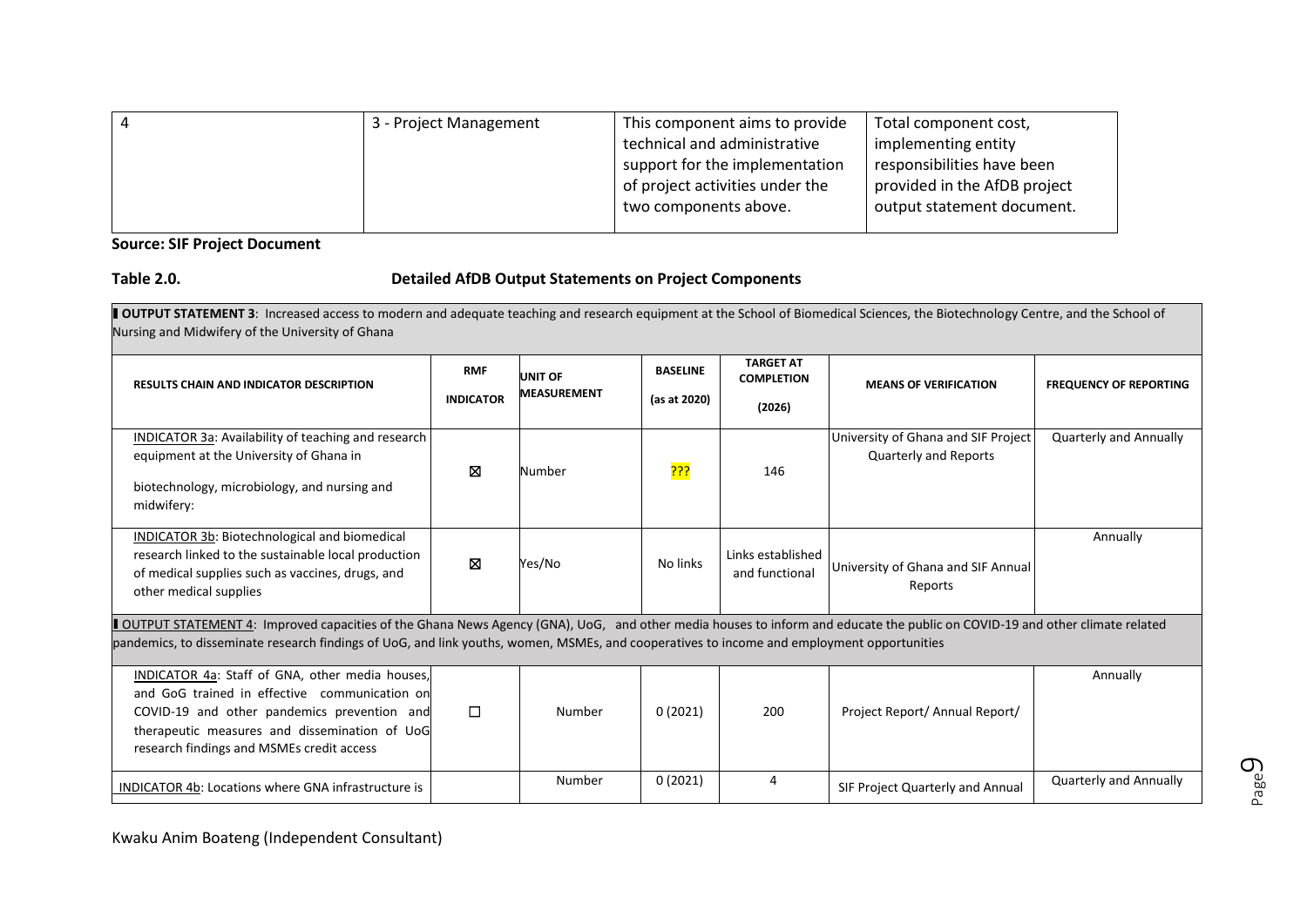| rehabilitated                                                                                                                                                                                   |        |          |                                                                                              |                                                                                 | <b>Progress Reports</b>                                                                                  |                               |  |  |
|-------------------------------------------------------------------------------------------------------------------------------------------------------------------------------------------------|--------|----------|----------------------------------------------------------------------------------------------|---------------------------------------------------------------------------------|----------------------------------------------------------------------------------------------------------|-------------------------------|--|--|
| INDICATOR 4c: GNA and other media houses using<br>digitalized communication platforms on the COVID-19<br>pandemic and MSMEs access to credit                                                    | Ø      | Yes/No   | No                                                                                           | Yes                                                                             | SIF Project Quarterly and Annual<br><b>Progress Reports</b>                                              | Quarterly and Annually        |  |  |
| OUTPUT STATEMENT 5: Increased access to technical, entrepreneurial and climate-resilient skills training for youths and women                                                                   |        |          |                                                                                              |                                                                                 |                                                                                                          |                               |  |  |
| <b>INDICATOR 5a: Youths and women trained in technical,</b><br>entrepreneurial and climate resilient skills and<br>sustainable green climate finance for youth, women<br>SMEs, and cooperatives | $\Box$ | Number   | Number of<br>trainees:<br>Males=<br>Females=                                                 | Number of<br>trainees:<br>Males=<br>Females=                                    | Ghana Enterprise Agency (GEA), SIF<br>and MASLOC Project Quarterly and<br><b>Annual Progress Reports</b> | <b>Quarterly and Annually</b> |  |  |
| OUTPUT STATEMENT 6: Increased access to sustainable green climate finance for youth and women SMEs and cooperatives                                                                             |        |          |                                                                                              |                                                                                 |                                                                                                          |                               |  |  |
| INDICATOR 6a: Access to green climate finance<br>increased for youths, women, MSMEs and cooperatives                                                                                            | Ø      | Number   | Number of<br>males=<br>Number of<br>females=                                                 | Number of males=<br>Number of<br>females=                                       | GEA, Ghana SIF and MASLOC<br>Project Quarterly and Annual<br><b>Progress Reports</b>                     | Quarterly and Annually        |  |  |
| INDICATOR 6b: MASLOC credit operations and<br>transactions fully digitalized to deepen financial<br>inclusion                                                                                   | Ø      | Yes / No | Manual                                                                                       | Digitalized                                                                     | SIF and MASLOC Project Quarterly<br>and Annual Progress Reports                                          | Quarterly and Annually        |  |  |
| INDICATOR 6c:Green and climate resilient jobs created<br>for youths and women                                                                                                                   | ⊠      | Number   | <b>Direct</b><br>jobs=5,000<br>Males=<br>Females=<br>Indirect<br>jobs=<br>Males=<br>Females= | Direct jobs=6,000<br>Males=<br>Females=<br>Indirect jobs=<br>Males=<br>Females= | GEA, SIF and MASLOC Project<br>Quarterly and Annual Progress<br>Reports                                  | Quarterly and Annually        |  |  |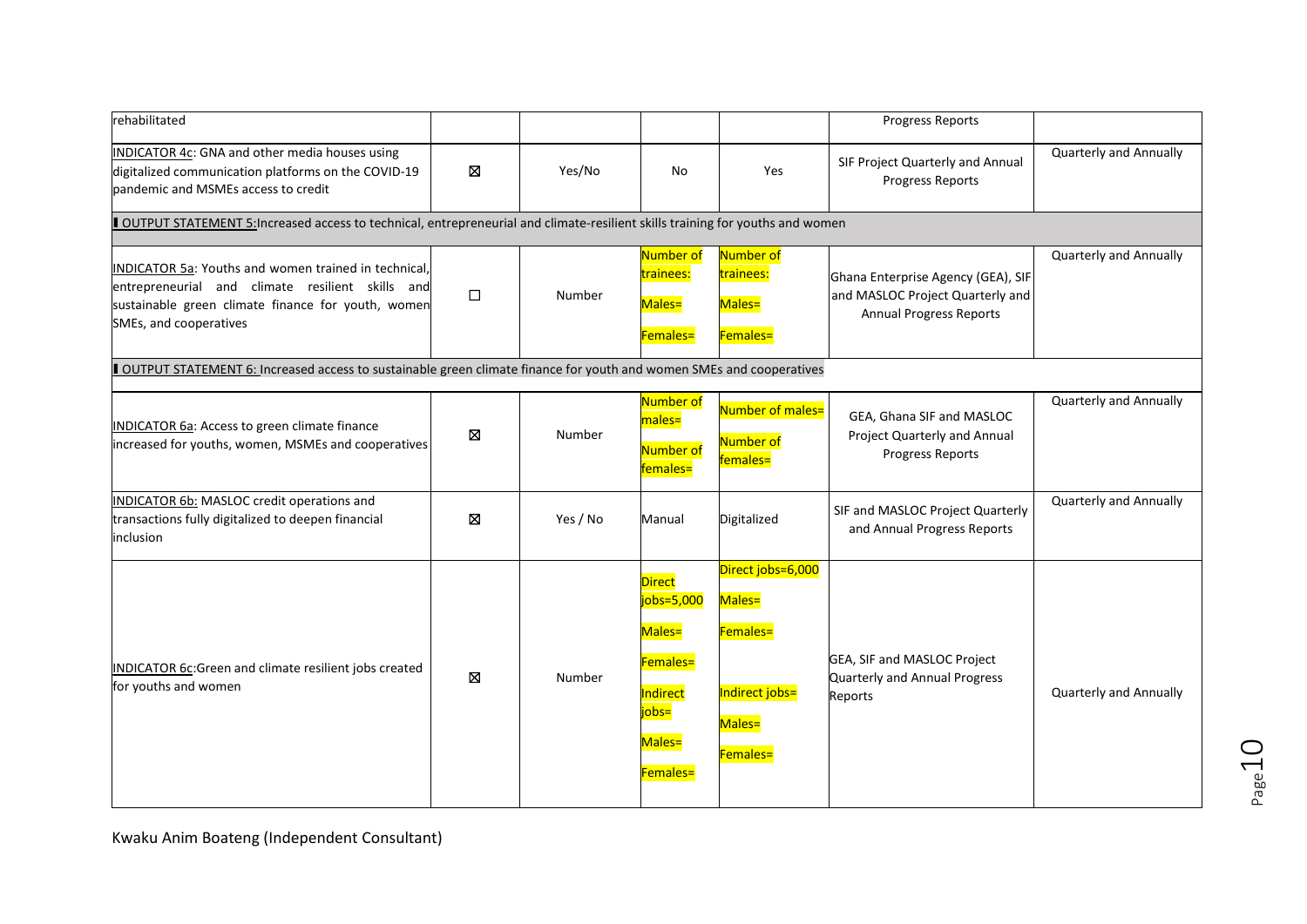| <b>ACTIVITIES</b>                                                                                                                                                                                                                                                 | <b>INPUTS</b> |                                                                                                                                                                                                                                                          |                                                                            |                                                                                                                             |
|-------------------------------------------------------------------------------------------------------------------------------------------------------------------------------------------------------------------------------------------------------------------|---------------|----------------------------------------------------------------------------------------------------------------------------------------------------------------------------------------------------------------------------------------------------------|----------------------------------------------------------------------------|-----------------------------------------------------------------------------------------------------------------------------|
| PROJECT COMPONENTS<br>Component 1: Infrastructure Rehabilitation and Procurement of Equipment<br>А.<br>Component 2: Rebuilding youths' and women's livelihoods through<br>В.<br>entrepreneurship and employment creation<br>Component 3: Project Management<br>C. | Component     | A-Infrastructure<br>Rehabilitation and<br>Procurement of<br>Equipment<br><b>B-Component 2:</b><br>Rebuilding youths'<br>and women's<br>livelihoods through<br>entrepreneurship and<br>employment creation<br>C. Project<br>Management<br>D<br>Total (UA) | ADF Grant (million)<br>UA 7.13<br><b>UA11.00</b><br><b>UA2.01</b><br>20.14 | Source<br>Government (In Kind)<br>UA 0.71<br>UA 1.10<br><b>UA0.20</b><br>$\overline{\phantom{a}}$<br>$\blacksquare$<br>2.01 |
|                                                                                                                                                                                                                                                                   |               |                                                                                                                                                                                                                                                          |                                                                            |                                                                                                                             |

**Source : AfDB Data Records**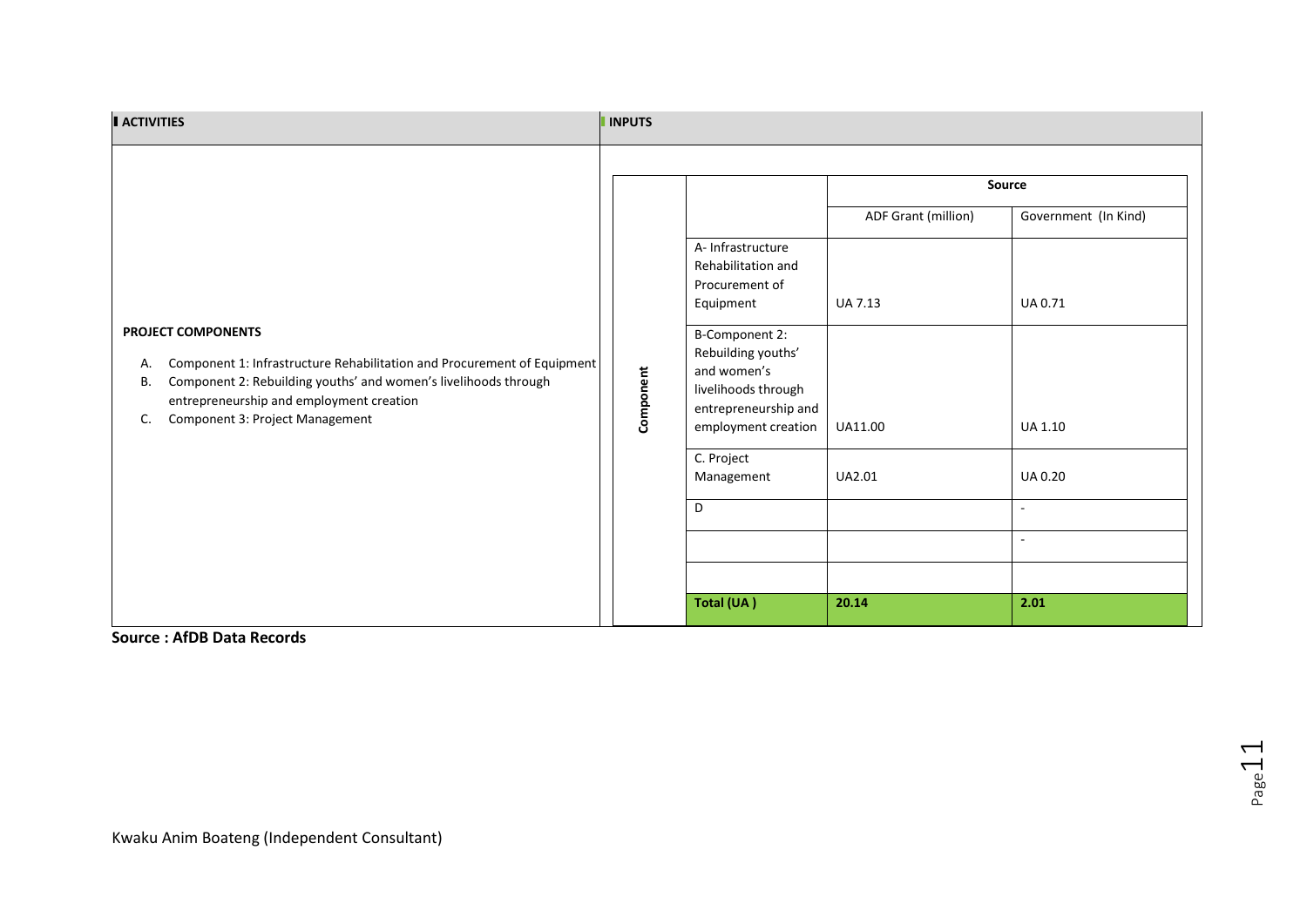#### **2.0 Livelihood Restoration Plan (LRP)**

There will not be any physical involuntary resettlement, resulting in land acquisition, population displacement and compensation payment in the literal sense. However, there will be support for climate-resilient socio-economic recovery and the protection of jobs and businesses and contribute to the rebuilding of the health system in Ghana. The proposed project will also strengthen resources and capacities of small and medium enterprises especially women and youth, built relevant medium and high-level skills in TVET and STEM and enhance linkages between research, policy, and private sector growth in the pharmaceuticals industry.

**Livelihood Restoration Plan:** This livelihood restoration section outlines measures to contribute to Ghana's post-COVID-19 recovery in the health sector through climate-resilient infrastructure improvements and skills development in higher education institutions and the restoration of livelihoods and income and employment opportunities through entrepreneurship and jobs among youth and women under the Project. The measures and options presented form the basis of the livelihood restoration planning of Project Component 2 of the ESMF. It aims to support the rebuilding of livelihood and sources of income among youths and women for them to recover from the socioeconomic and climate related shocks or impacts of the COVID-19 pandemic on individuals, households, and enterprises, especially SMEs. It is aimed at improving access to technical and climate-resilient skills training and sustainable green climate finance for youths, women, and SMEs to pre-Covid-19 levels livelihoods, and to ensure the promotion of improved sustainable livelihoods.

**Purpose for Livelihood Restoration Program:** It is important to consider the context and nature of **economic displacement** in the design of a livelihood restoration program and the opportunities open to affected youth and women. The focus of the livelihood restoration plan is to support youth and women to quickly re-establish life-support activities to reduce their vulnerability from impacts of Covid-19 pandemic. Given the importance of entrepreneurship and employment creation for youth and women and the links between livelihood, sources of income and vulnerability, it is recommended that the main livelihood support program focuses on skills training.

**Livelihood Restoration Strategy:** The primary livelihood restoration strategy to be adopted for the Project Component 2 is to conduct intensive skills training for the youth and women and SMEs, with support in compensation for losses of livelihood assets incurred during the global pandemic effects from Covid-19. The standard compensation methodology to be adopted by the Project should include transition support allowance. Moreover, additional livelihood restoration interventions should be implemented depending on the circumstances of the youth, women and SMEs to ensure that international standard requirements are achieved for the Project. Vulnerable groups should specifically be considered in the approach to the provision of livelihood restoration scheme. Here, vulnerability analysis should be undertaken to establish the levels of vulnerability among the youth, women and SMEs.

It should be noted that asrecommendation by the Individual Consultant, attention should be paid to the needs of disadvantaged groups among those targeted for livelihood intervention. Vulnerable individuals or groups among the youth, women and the SMEs are particularly the marginalized or disadvantaged and who might thus be more likely than others to experience adverse impacts from the Covid-19. Vulnerability can be determined by identifying the likelihood that an individual or a group faces harder conditions as the result of the Covid-19 impacts. This vulnerable status may stem from a group's gender, economic status, ethnicity, religion, cultural behaviour, sexual orientation, language or physical and psychological health conditions. Vulnerable groups may include,

Kwaku Anim Boateng (Independent Consultant)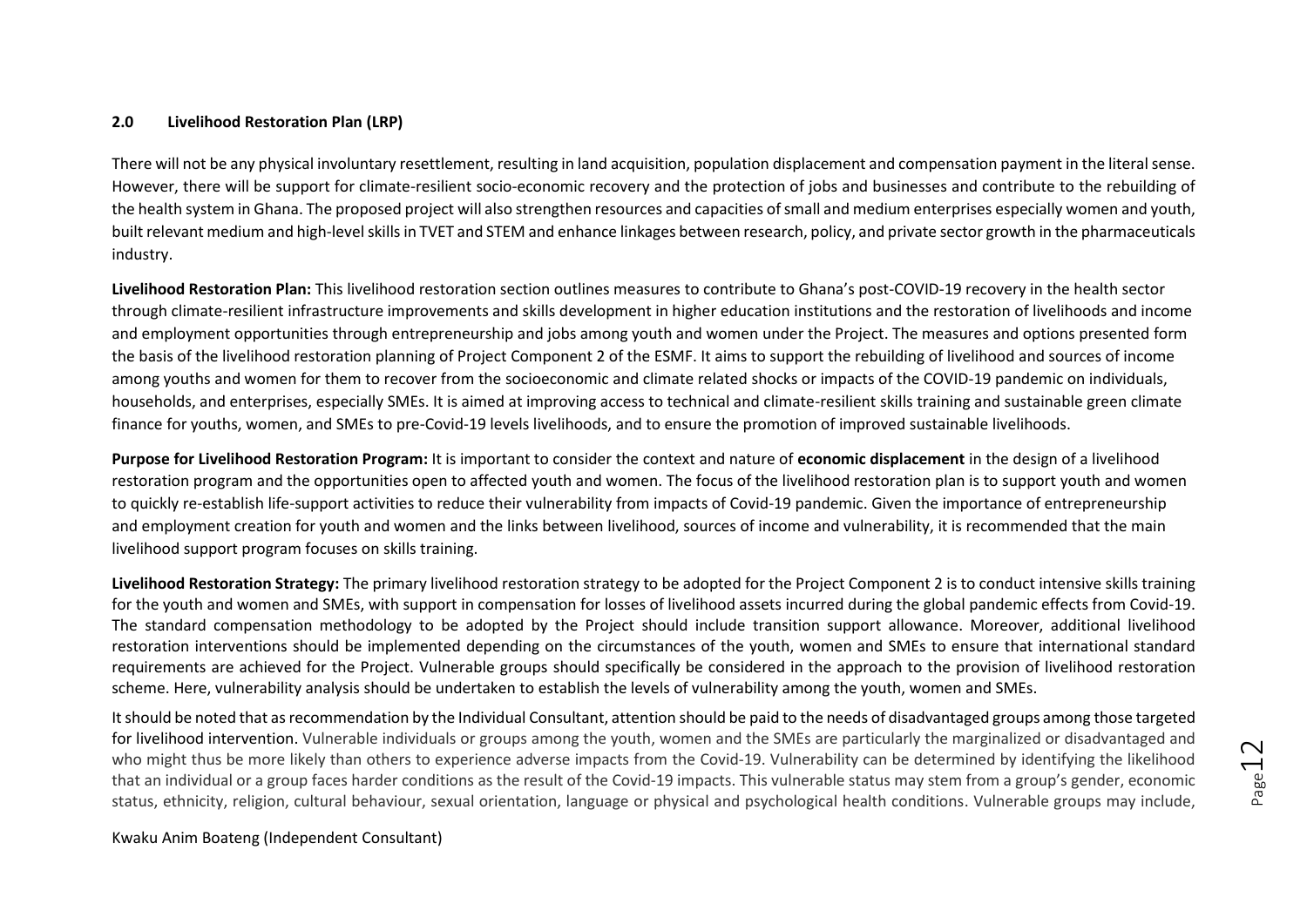among others, female-headed households, those below the poverty line, the landless, those without legal title to assets, ethnic, religious and linguistic minorities, indigenous peoples, those who are disabled, etc.

**Transition Allowance Support:** Transition support complements other livelihood restoration measures to ensure that youth, women and SMEs can meet their basic needs and maintain their standard of living, once their livelihood supports have been truncated by Covid-19 effects. This should be given to youth, women and SMEs which are vulnerable to access basic goods and services to maintain household standard of living including food, health care and educational cost support. Transition allowance support should be calculated based on the average monthly incomes for youth, women and SMEs business type or on the cost of rent for this targeted group. These costs should be incorporated into the LRP budgets for each group.

**Financial Literacy Training Program:** Series of Financial Literacy Training sessions are expected to be delivered to the youth, women and SMEs to support them in making informed decisions about how to use and invest their green climate finance to support their livelihoods. The traditional financial institutions like Ecobank, Agriculture Development Bank, Ghana Commercial Bank, etc., within the project catchment zones can be contacted to offer Financial Literacy Training Program services to the youth, women and SMEs in the project area. The Financial Literacy Training Program is expected to be in the form of short courses with modules or training sessions to be delivered for 1-2 months for up to three (3) years.

**Formation of Community Livelihoods Committee (CLC) and LRP Steering Committee**: CLC is expected to be formed from community representatives who represent youth, women and SMEs including specific representatives for the vulnerable groups. They are to deliver on finalization and implementation of the LRP on behalf of the wider affected parties. CLC should be formed consisting of fifteen (15) members.

However, the LRP Steering Committee is to be set up to deliver institutional oversight, technical guidance and to make final decisions on the LRP process. The LRP Steering Committee is to be formed consisting of CLC members, representatives of relevant Government institutions (MDAs), Project Developers, Project Advisors and representatives of Traditional Leaders. About twenty-three (23) members should be registered as core members of the LRP Steering Committee.

**LRP Grievance Redress Mechanism Registry:** The LRP implementation program is expected to adopt a clearly defined grievance mechanism to register all complaints emanating from the Stakeholders Engagement Plan. The grievance mechanism is to address the following: avenues for raising complaints by youth, women and SMEs; resolve disputes or issues arising from the project cycle including post Covid-19 impacts; LRP implementation program effects. SIF should develop Grievance Mechanism Forms for registration of complaints or grievances associated with the LRP implementation program. These Grievance Mechanism Forms should be distributed among the traditional leaders, assemblymen and women within the project areas and opinion leaders for easy access to complainants. On the Grievance Mechanism Forms, complainants are expected to provide the following information: name; community or town; telephone number; date; nature of grievance and suggested solution if any. SIF should address issues emanating from the Grievance Mechanism Forms to the satisfaction of the complainants. The grievance redress mechanism process should be dynamic and ongoing and will continue beyond the project implementation cycle.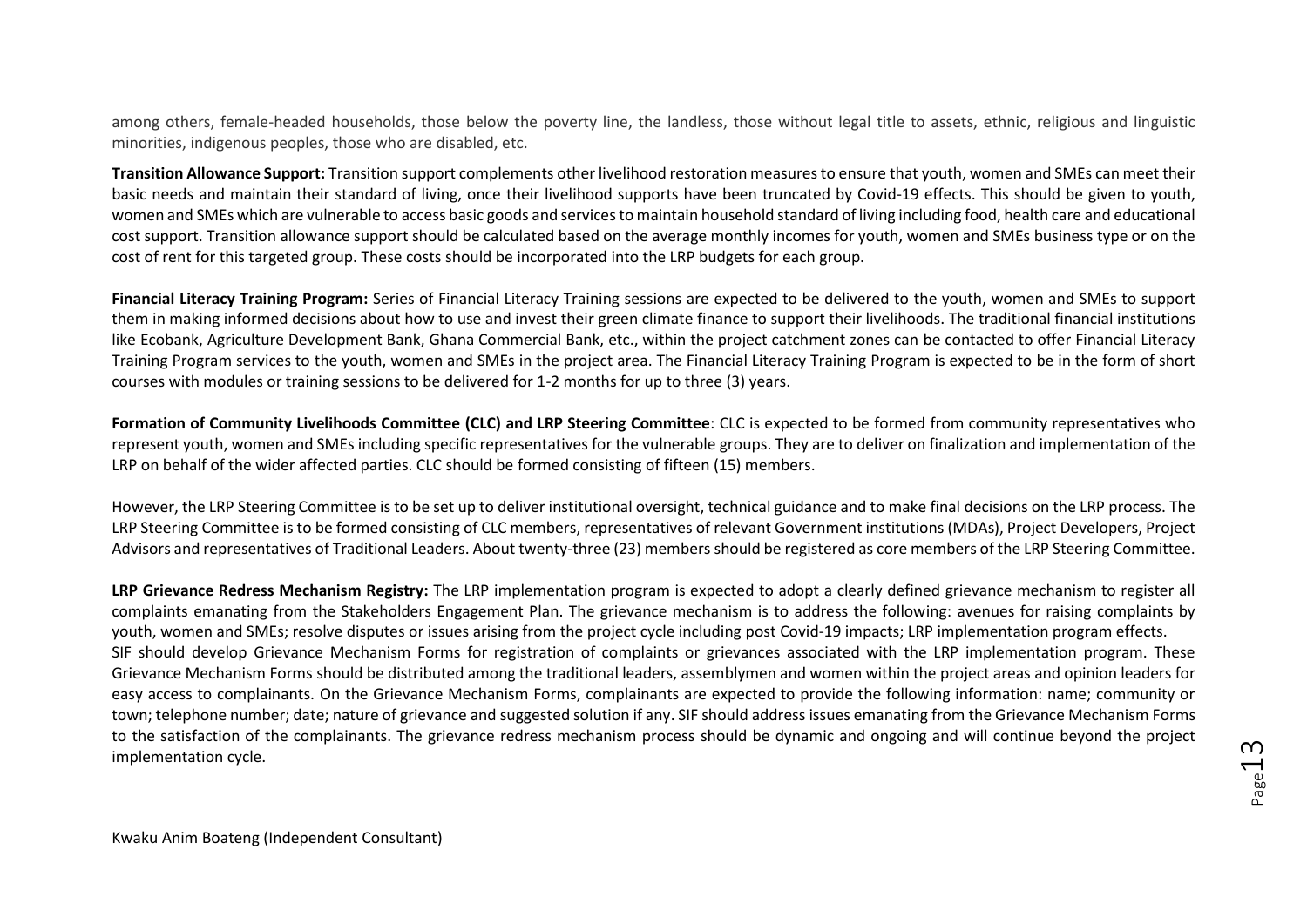#### **3.0 Institutional Capacity for ESMF Implementation**

#### **3.1 Institutional Arrangements**

The Social Investment Fund (SIF) and the Allied Agencies would be the main institutions responsible for the Post-Covid-19 Restoration Program (PCRP). The SIF is the implementing agency under the MoF mandated to implement this project. The Regional Coordinating Council and the Environmental Protection Agency are major stakeholders with institutional roles in the areas of coordination, assessment and monitoring. These institutions will be directly involved with the review of the ESMF. The SIF and the allied agencies will coordinate work among the relevant institutions and liaise with management on approval of agreed activities for speedy implementation. A technical team comprising these two institutions will guide the implementation of the project. The successful implementation of the ESMF will depend on the commitment, capacity of personnel and the appropriate and functional arrangements within these institutions.

#### **3.2 Project Steering Committee**

A Project Steering Committee (PSC) comprising the SIF Chief Executive Officer and/or other delegated officials will provide oversight for the entire implementation team. The PSC will be responsible for assessing and guiding the project implementation progress on the ground and undertake site visits as necessary. Specifically, the PSC will undertake the following functions:

- Provide guidance on strategic, policy and implementation issue.
- Coordinate activities of the SIF and other stakeholders involve in the implementation of the project.
- Review and approve annual work plan and budgets.
- Review quarterly and annual progress reports and make recommendations.
- Guard the implementation trajectory to ensure that project objectives are met.
- Resolves issues that could not be dealt with by lower level authority.
- Provide oversight and ensure the project comply to all environmental and social safeguard requirements of the project.

The PSC will be chaired by the Chief Executive of SIF or his designee and will include representatives of the Microfinance and Small Loans Centre (MASLOC). The representatives would be at the Chief Director level for the SIF and at the Director levels for the agencies.

#### **3.3 Project Implementation Team (PIT)**

The Project Implementation Team (PIT) comprising team leaders from SIF will undertake the following:

Kwaku Anim Boateng (Independent Consultant)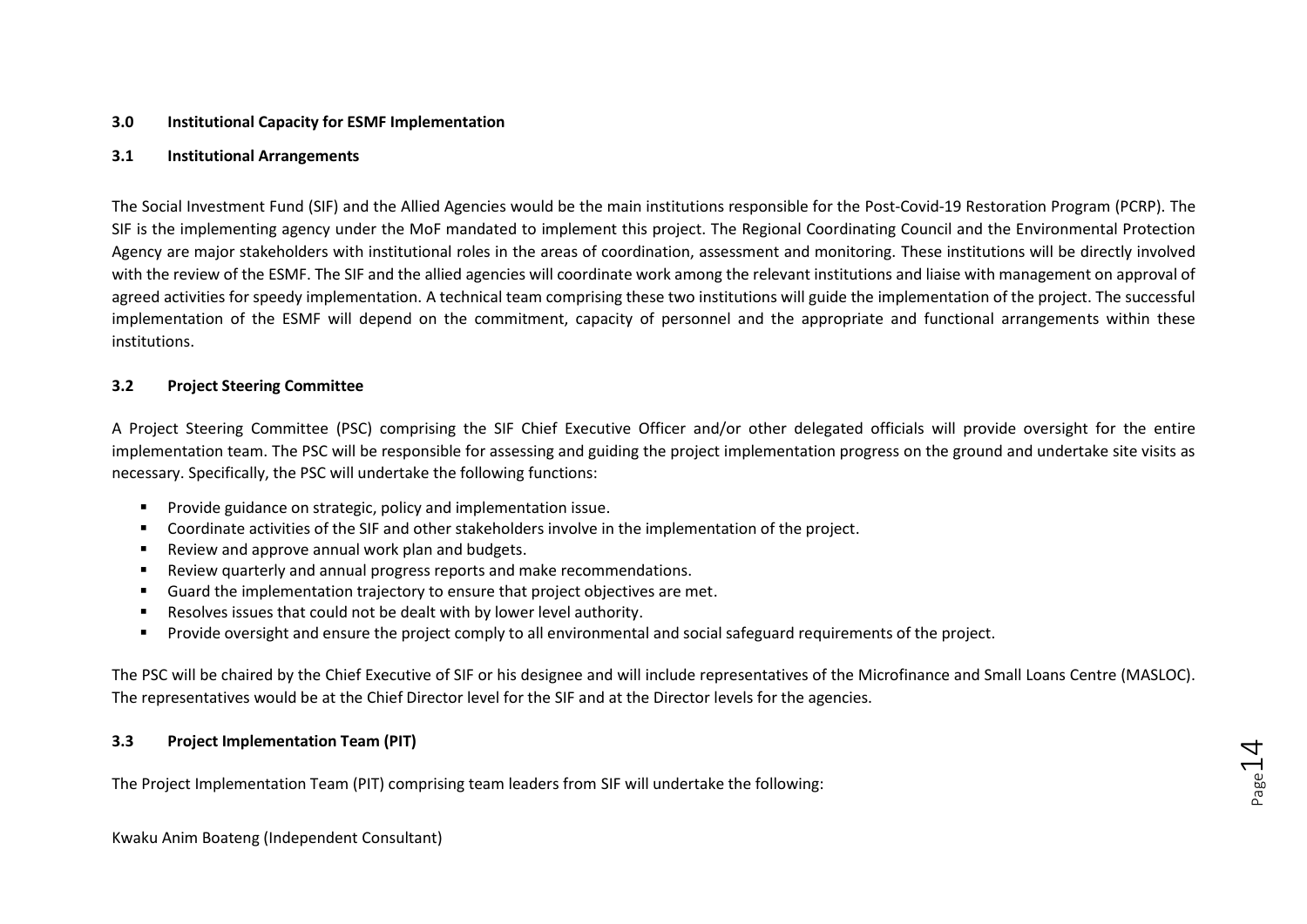- Coordinate work among the relevant institutions.
- Liaise with management on approval of agreed activities for speedy implementation.
- Liaise with MASLOC to ensure their full participation in the supervision of the project.
- Prepare and update the schedule of activities/procurement plans to be executed under the project.
- Review reports submitted by supervising entities.
- Prepare briefs to the SIF leadership (PST)

### **3.4 Institutional Strengthening and Capacity Building**

SIF, over the previous years, has been implementing Infrastructure Improvement Projects and has adequate staffing and capacity for financial management, procurement, safeguards and monitoring and evaluation. Safeguards capacity at the regional and local level will be upgraded. It is therefore recommended that safeguards training, and clarification of roles be undertaken for the regional staff and community actors.

Training workshops. These Workshop will focus on identifying and discussing livelihood enhancement measures that will arise during the implementation of the ESMF and LRP.

**Budgetary Provisions**: The budget and financial support for the cost outlays for Livelihood Restoration Plan (LRP) capacity building of project implementation units is about **USD 300,000.00**;

#### **Table 3.0 Profile of LRP Budgetary Provisions**

| <b>Serial Number</b> | <b>Description</b>                | Cost (USD) | <b>Comments</b>                             |
|----------------------|-----------------------------------|------------|---------------------------------------------|
|                      | Institutional Arrangements        | 55,000.00  | Main Institutions to handle the LRP         |
|                      | <b>Project Steering Committee</b> | 50,000.00  | Assessing and guiding the LRP               |
|                      | Project Implementation Team (PIT) | 75,000.00  | Overall implementation team for the<br>LRP. |